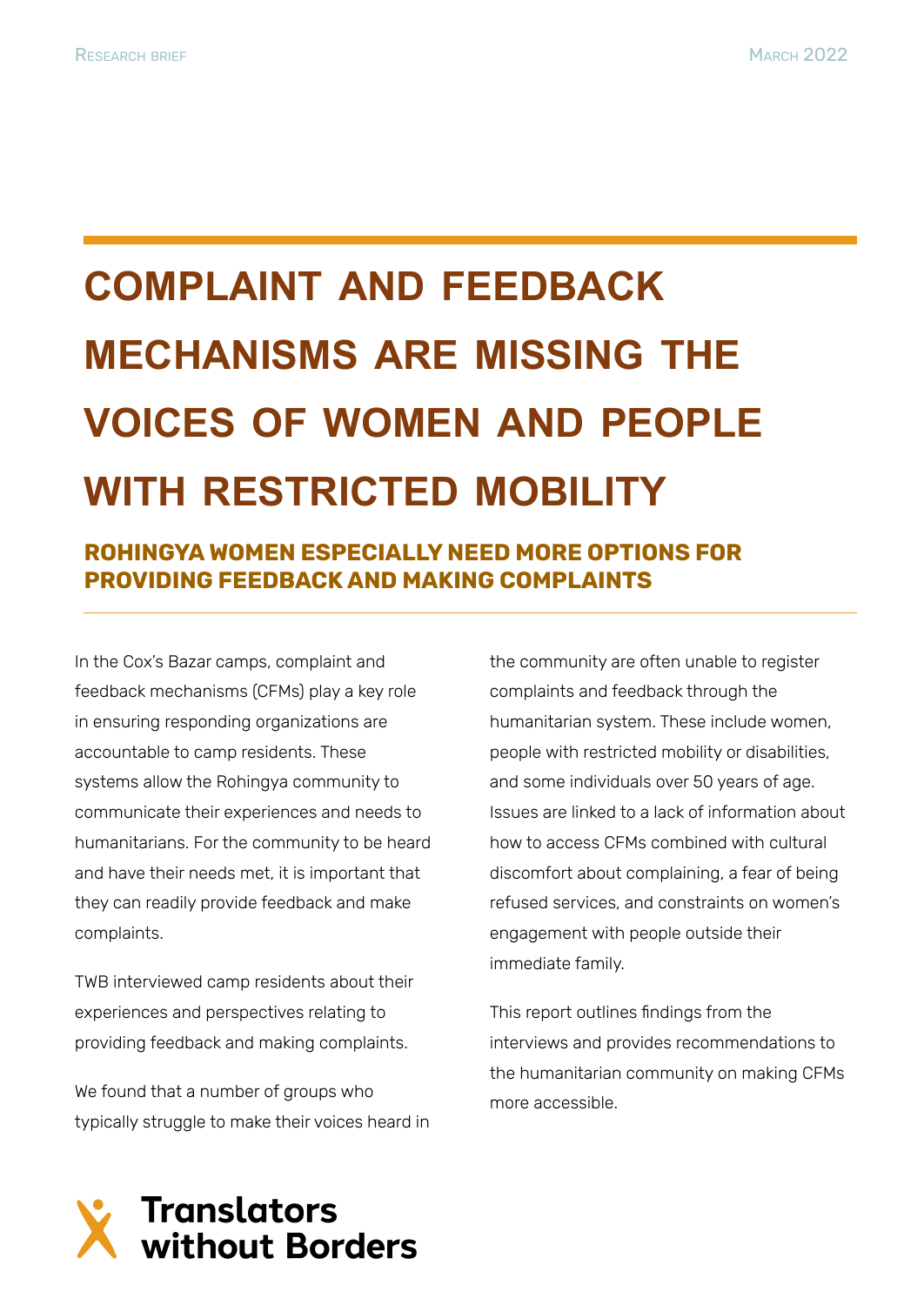#### **Who we spoke to**

In December 2021, TWB, in collaboration with BBC Media Action, Bangladesh, conducted semi-structured interviews with 42 members of the Rohingya community. The interviewees were 21 men and 21 women aged 18 to 78 years old. The research team also interviewed 5 NGO workers and volunteers who work in Information Hubs and in the community gathering feedback and complaints from camp residents.

## **Most people know where to go to register feedback or complaints but nearly half don't know how to**

Thirty-six of the 42 community members interviewed say they know where to go in their local area to provide feedback or make a complaint, but just 24 know how to. Only 14 of the 42 interviewees report having received information in the past –13 from NGOs –about providing feedback and making complaints.

#### **People worry that their concerns will not be addressed or taken seriously**

Ten of the 42 interviewees, 5 men and 5 women, had registered feedback or complaints in the previous 12 months. Their issues were with food distribution, WASH, shelter, family matters and health. Six of the 10 were not satisfied with the response to their issue, mostly feeling that it was too slow or that the issue was never addressed.

Of the 42 community members interviewed, only 18 believe their complaints will be taken seriously, 14 that what they say will be kept confidential, and just 13 that they will get a response.

### **Language, culture, gender and mobility impact CFM access**

Ten interviewees report facing language or cultural obstacles to accessing CFMs. The language challenges were mostly about difficulties communicating with Bangla-speaking staff, as the individuals concerned don't understand Bangla. Five of the 6 people reporting cultural obstacles were women; the obstacles were mostly about women not being allowed to communicate with men outside of their families.

# *"In the service centers the people speak Bangla or Chittagonian so we have some difficulty understanding."* **- Rohingya woman, 48 years old**

Of the 12 interviewees who report having a disability or restricted mobility, 10 believe that this limits their ability to access CFMs. Among the 15 interviewees aged 50 and over, 5 believe their age is a limiting factor. The NGO workers and volunteers noted that older community members rarely come to facilities and attend discussion sessions to register feedback and complaints: people using these channels are generally 20-40 years old.

## **Women feel less comfortable sharing feedback and complaints and face specific obstacles to doing so**

Of the 42 respondents, 26 people (16 men, 10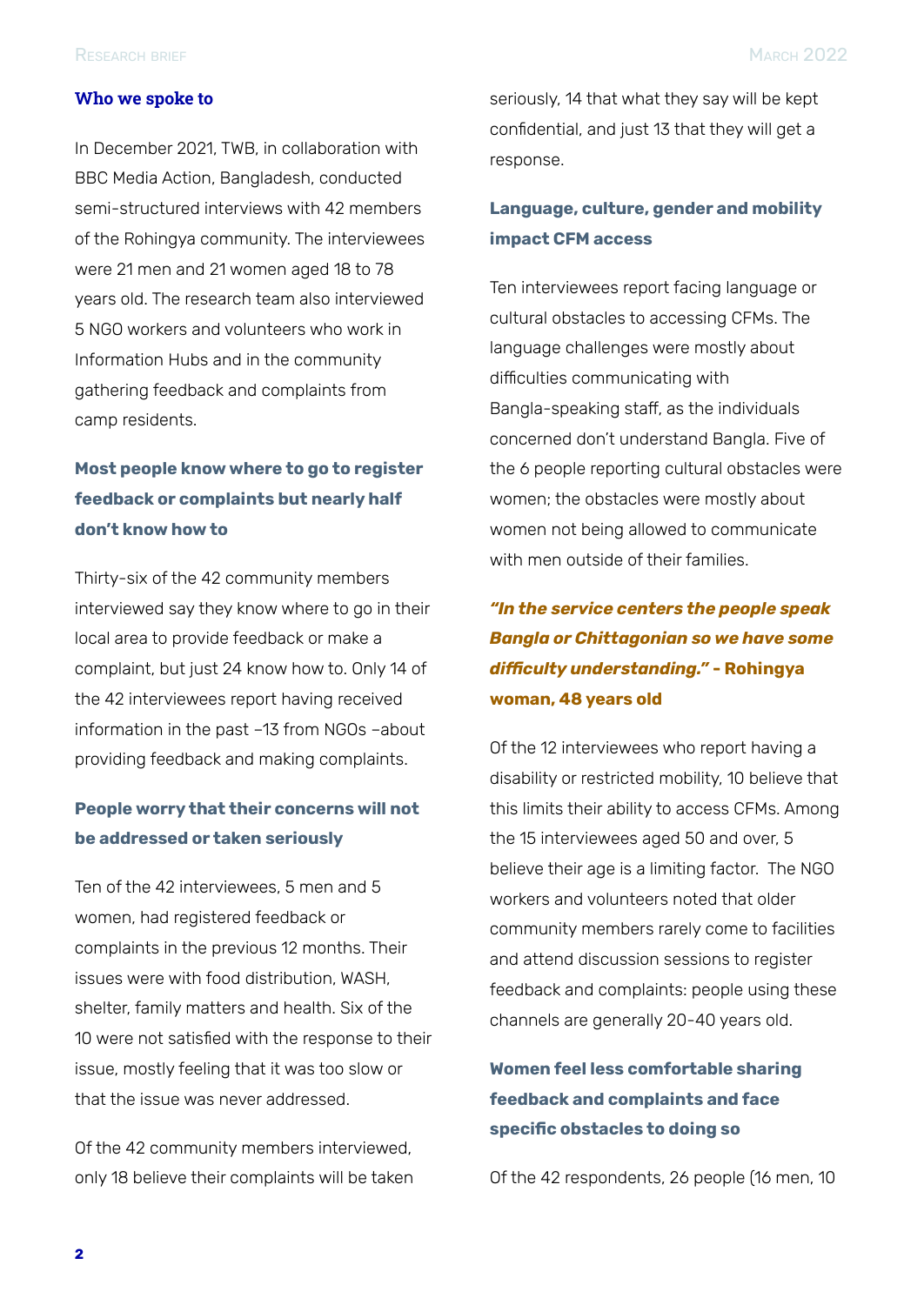women) say they feel comfortable providing feedback, while only 18 (12 men, 6 women) feel comfortable making complaints. Fourteen of the 21 women interviewed feel that women face additional obstacles to providing feedback and making complaints. They speak of feeling ignored or not listened to and of being judged negatively by the community if they leave their homes to voice concerns.

*"We always tell our problems to the* **majhi** *and volunteers, but they do not give us any response. And we cannot go outside our home to make complaints in the NGO office as we always have to stay inside the house and my son and husband will not give us permission to go outside to provide feedback or make complaints."* **- Rohingya woman, 52 years old**

Additionally, women say that they and other women need permission from male family members to leave the home or to make a complaint - particularly husbands but also sons. Their movements and decisions are often controlled by the men in their households. Women also expressed concern that women-only households face additional challenges. One woman without male relatives said she and her mother are hesitant to lodge complaints out of fear of having services and support cut off.

*"The women who do not have husbands, they usually face problems here because they cannot reach out to anyone without the help of men, as they cannot travel away from their homes alone."* **– Rohingya**

#### **woman, 30 years old**

*"We do not have any male family members in our family, there's only my mom and me, so we feel so afraid to go and make complaints in case they stop giving us the food or support we get in the camp. Then we will have no options."* **– Rohingya woman, 18 years old**

**Reduced staff numbers and lockdowns during the pandemic impacted CFM access for some**

Eleven people say that the pandemic impacted their access to services, particularly food distribution and medical care, and 7 report that the pandemic impacted their ability to register feedback and complaints. The two key issues they identified were reduced numbers of NGO staff in the camps during the pandemic and lockdowns implemented to limit the spread of Covid-19.

## **NGO workers and volunteers collect feedback and complaints at facilities and homes and face various challenges**

Organizations collect feedback and complaints from camp residents through community outreach and designated feedback points at facilities.

The 5 NGO workers and volunteers interviewed described gathering feedback and complaints from community members at dedicated Information Hub desks, through group discussion sessions, at group meetings in people's homes, and through door-to-door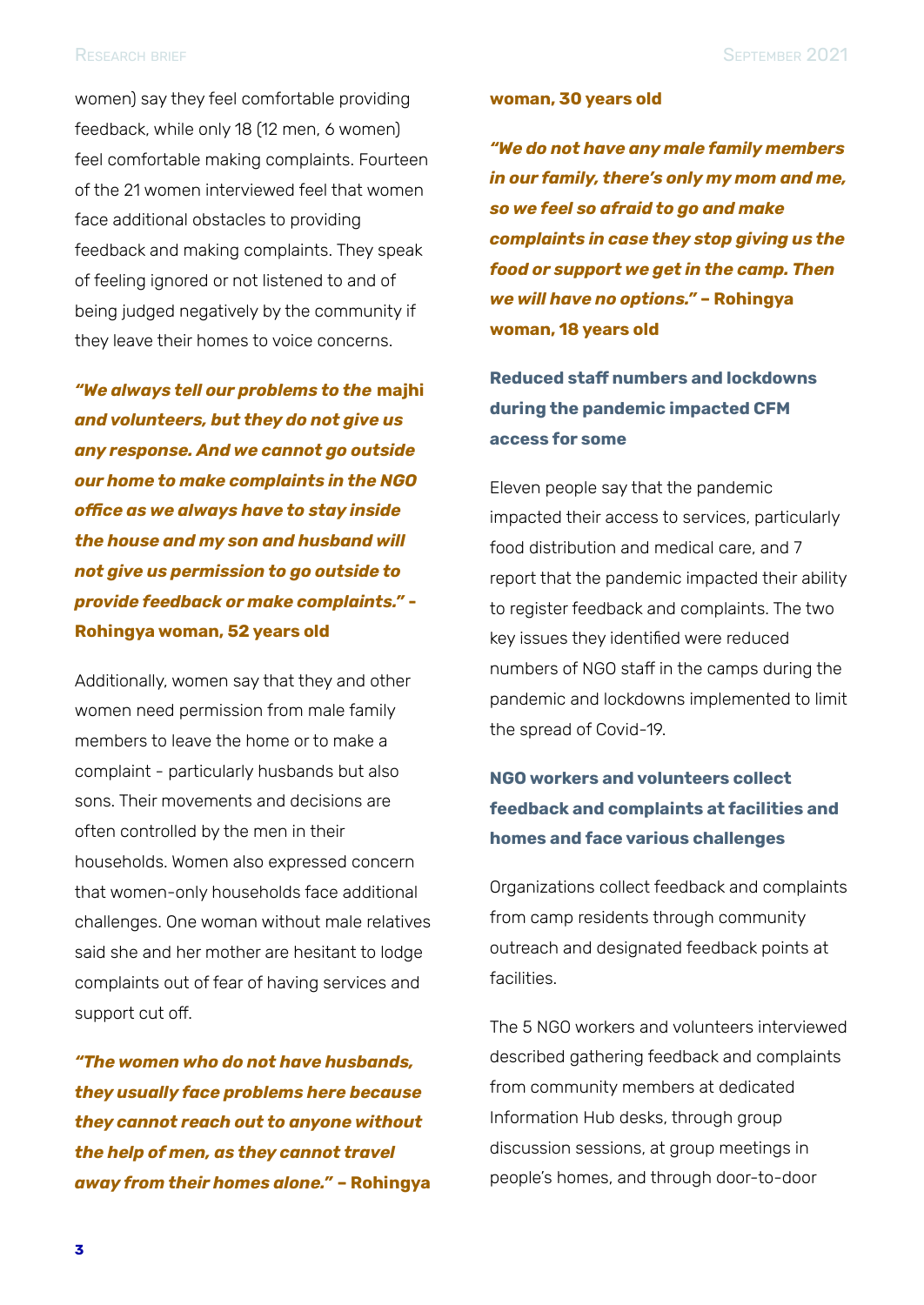#### RESEARCH BRIEF MARCH 2022

home visits. In each scenario, feedback and complaints are gathered from the community members and written down for information and follow-up.

At the Information Hub desks, interviewees report noting down the details of the issue and sharing this with the relevant organization. If the issue requires the community member to visit another office or facility, the worker refers them to that location and, in some cases, arranges for them to be accompanied there. One fieldworker working in an Information Hub noted that at their facility it takes up to 3 months for an issue to be solved, while some are never solved.

The fieldworkers and volunteers interviewed report facing some challenges when gathering feedback and complaints from the community. At Information Hubs, these include community members expecting them to solve issues which they are not able to deal with, like legal or police matters. They also find community members become frustrated with delays in responding to their requests and blame the Information Hub staff when their issues are not resolved.

Those who collect feedback through community outreach described different challenges. These include community members expecting snacks or other incentives to take part in discussions and husbands forbidding their wives from joining feedback sessions with female volunteers. One female volunteer also says some men are rude to her, refusing requests for a glass of water and

shutting the door in her face. She said it is a challenge to do community outreach in the camps on her own.

#### **People want to communicate face-to-face and need to feel heard**

When it comes to how people would prefer to engage with CFMs, a majority of the community members interviewed would prefer to attend nearby NGO, CiC and UN agency offices or have someone visit their home. With the exception of 3 who would prefer to do this in writing, all respondents want to do this face-to-face at the offices or home, with privacy, confidentiality and respect key concerns.

Suggestions from the NGO workers and volunteers interviewed for improving CFMs in the camps included recruiting more Rohingya volunteers to assist with home visits and meetings, as well enlisting the help of imams and *majhis* to share information with the community about CFMs.

The community members interviewed want more facilities to be created to receive feedback and complaints. However, given gaps in knowledge about CFM, it is possible that some people are simply not aware of the available services in their localities and that increasing awareness and knowledge about CFMs is necessary.

*"I would like to provide feedback or complaints in a separate office where I can openly express myself face to face."*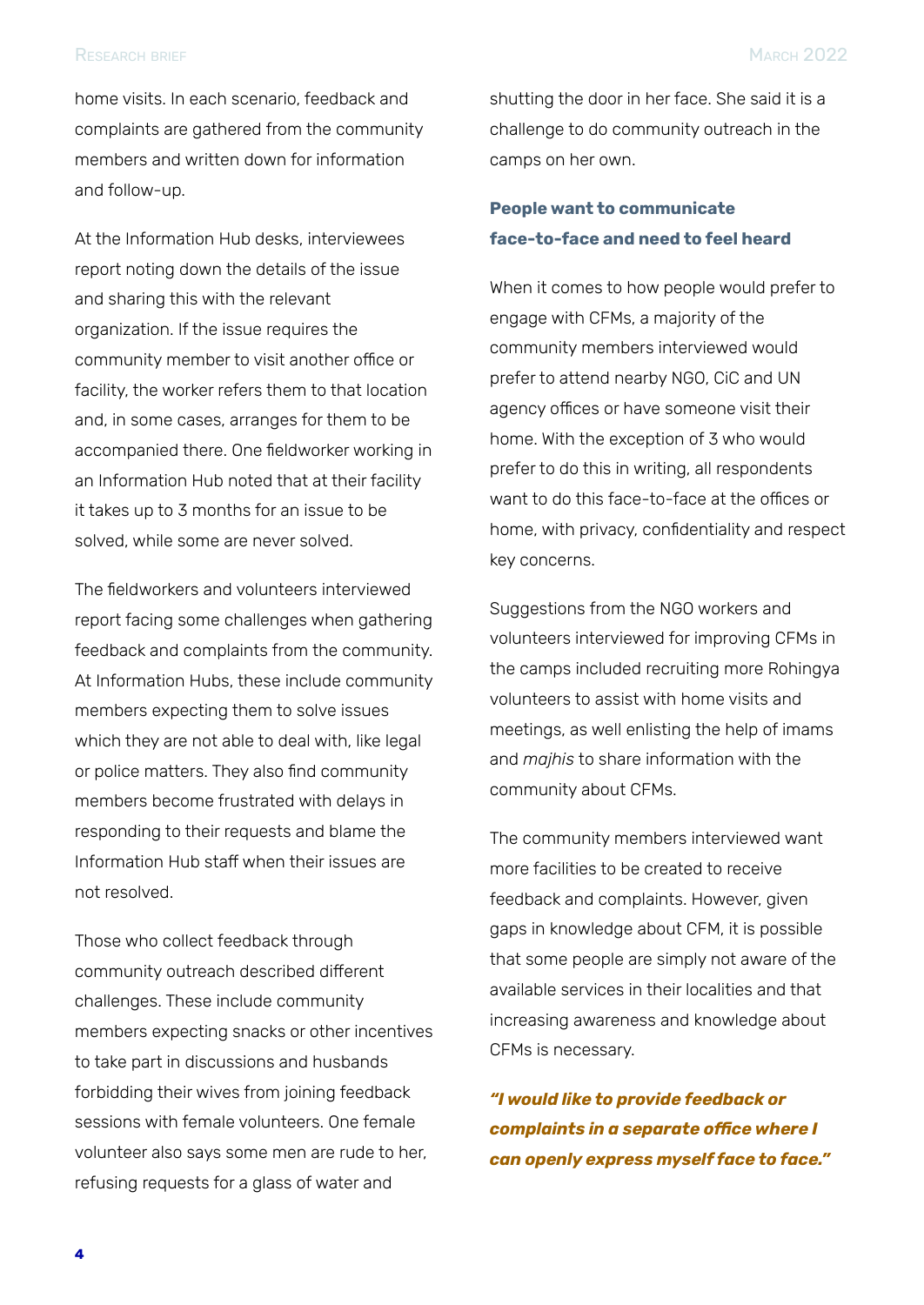#### **- Rohingya man, 52 years old**

When asked how CFMs could be improved, people requested quicker response times, more home visits and meetings to share their concerns and spoke of wanting to feel that they are listened to and respected in the process.

*"I would feel more comfortable to provide feedback or complaints if NGOs provide us with timely and satisfactory responses."* **- Rohingya man, 60 years old**

#### **Recommendations for humanitarians**

Based on the community perspectives of CFMs presented here, we recommend that humanitarians:

- Explore ways of increasing women's access to and comfort engaging with CFMs, particularly through education and outreach with male family members, increased home visits by female Rohingya speakers, and organized meetings in spaces which are accessible and comfortable for women
- Develop targeted strategies to ensure that female-headed households can engage with CFMs, particularly through home visits by female Rohingya speakers
- Create more opportunities for older people and people with disabilities or mobility challenges to participate in CFMs, particularly through increased home visits
- Conduct targeted awareness raising and educational activities to inform the community about different CFM processes, including information about where to go in their localities to share feedback and complaints about specific issues
- Look for practical ways of reducing response times for CFMs, and communicate expected response times to community members
- Conduct further consultation with the community to gather information regarding their perspectives and experiences of CFMs, as a basis for better tailoring structures and processes to their preferences
- Consider providing cultural, linguistic and behavioral training to staff and volunteers involved in gathering community feedback and complaints to improve community perceptions and experiences of CFMs